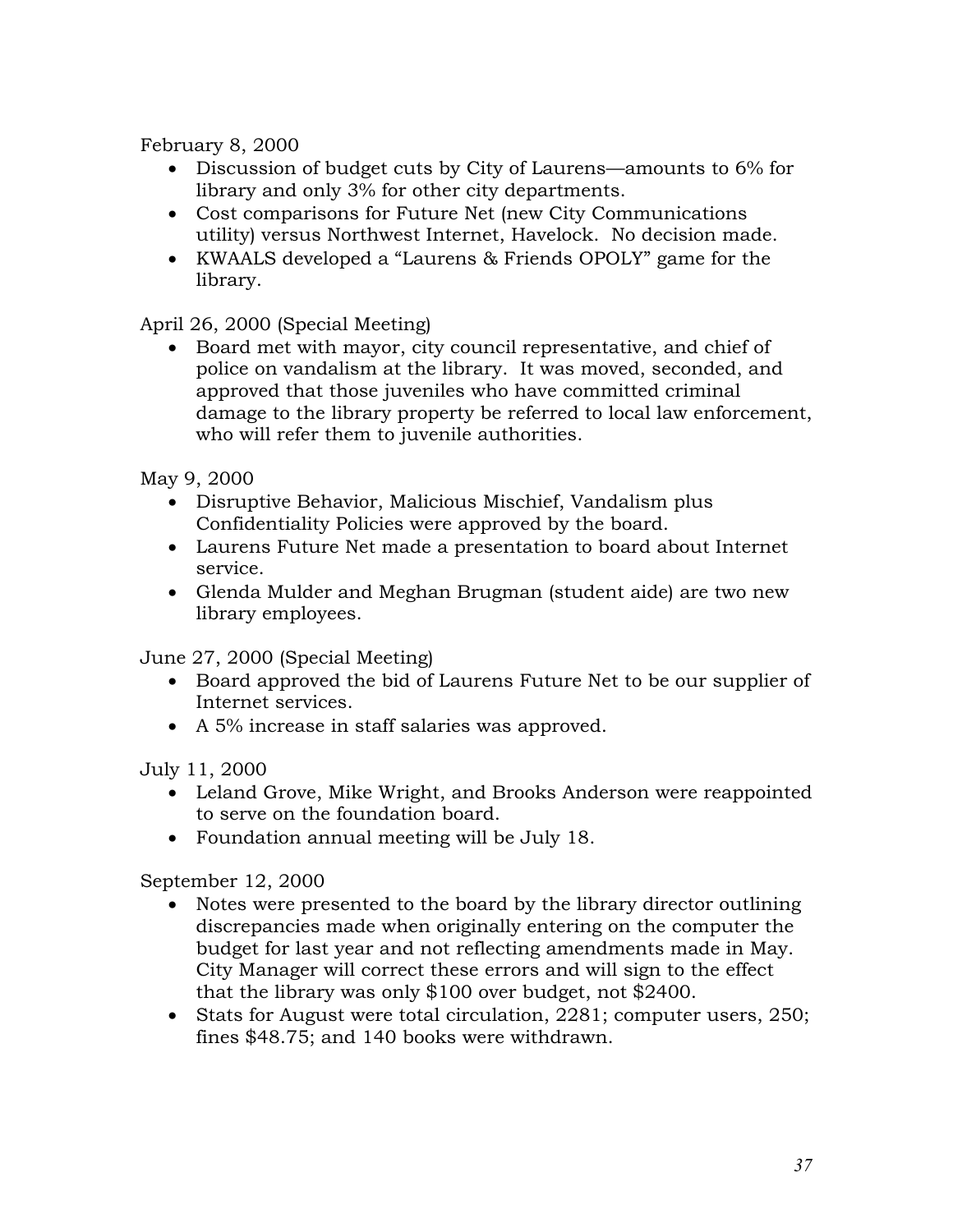December 12, 2000

- Tentative date for updating Follett automation system (converting from DOS to Windows platform) is set for late this month.
- County Assessor reported that the farm property is not exempt from property taxes, because it is not operated as a "charity." In other words, we cash rent the farm land.

January 9, 2001

Excerpts from librarian's report

- In December 2000 the U.S. House of Representatives passed an Education Appropriations Bill with a rider attached requiring Internet filtering for libraries and schools. ALA recommended sitting tight until bill is actually signed into law.
- The library was closed for 5 days in December due to record snow fall. However circulation was up from last December. No one wanted to be caught at home with nothing to read or a video to watch.

May 8, 2001

- The  $25<sup>th</sup>$  anniversary of the opening of our current library building will be celebrated on May 23, 2001.
- Inside wiring needs to be checked.
- Library director authorized to explore needs and possible funding for upgrading automation system—server and work station.

June 12, 2001

 Board had lengthy discussion on review and revision of Internet policy. There is no software that is 100% effective for the CIPA (Children's Internet Protection Act) requirements. Since no e-mail, chat rooms, or downloading is permitted on library computers and board members upheld the idea of "no censorship" for on-line access of information, it was recommended that there would be no changes in the library's current Internet Access Policy.

September 18, 2001

- Approved by the board to purchase a new server and workstation from Northwest Internet for \$7,000, excluding transfer of automation files to the new server. This will be charged at the rate of \$65 per hour.
- The 8<sup>th</sup> grade TAG students, KWAALS (Kids Working and Assisting Library Staff), will again meet at the library on Tuesdays and Thursdays. This program has been going on for four years.
- A.A. Milne published the first Winnie-the-Pooh book on October 14, 1926. We are gearing up to celebrate Pooh's 75th birthday with a party at the library the third week in October.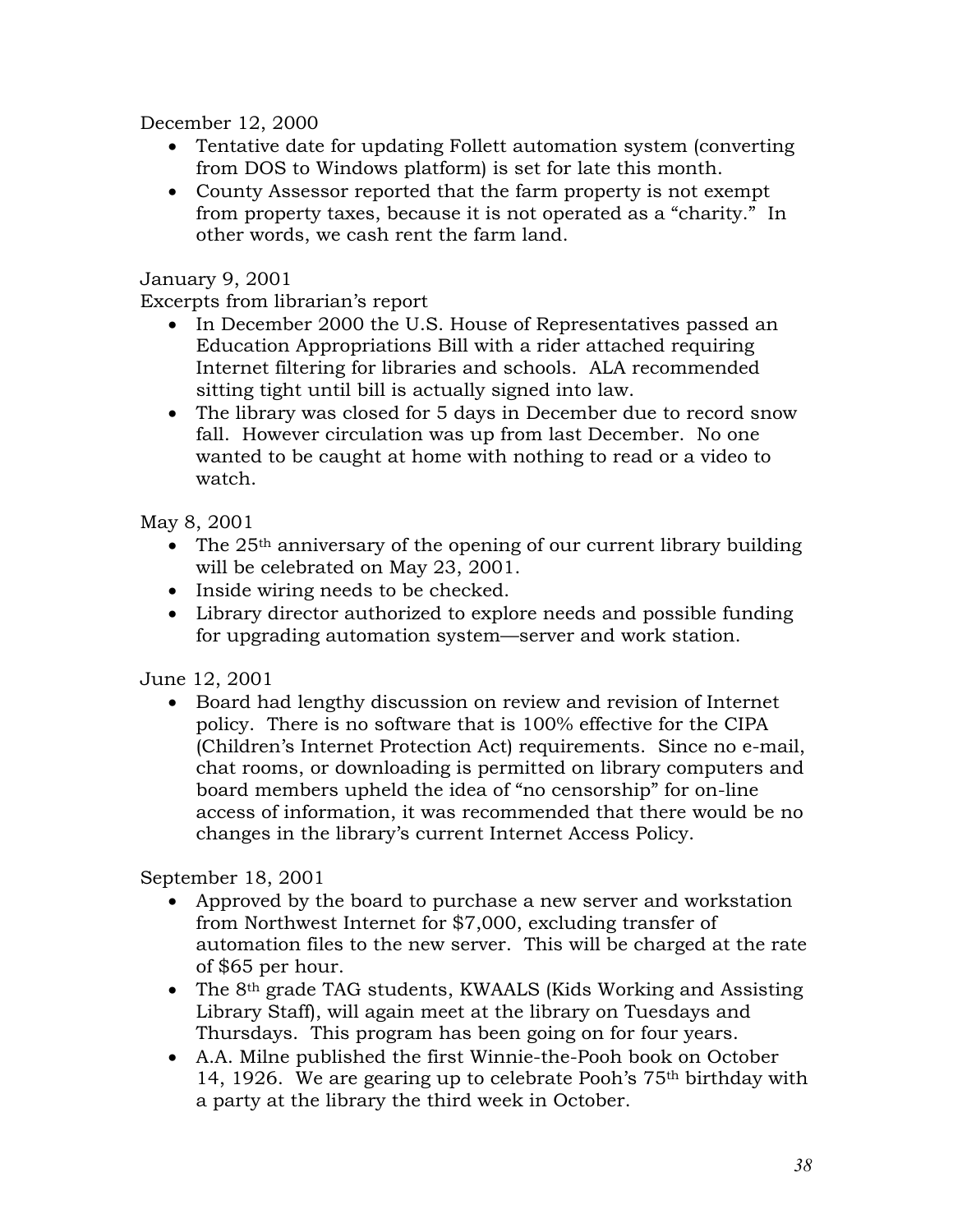November 13, 2001

- The board approved five Library Service Responses (areas of concentration) as Current Topics and Titles; General Information; Local History and Genealogy; Lifelong Learning; and Community Referral.
- The board also approved an amended mission statement which now reads: The Laurens Public Library maintains current titles reflecting popular cultural and social trends plus recreational experiences; provides information and answers to a broad array of topics; offers local history and genealogy services; promotes lifelong learning opportunities for community residents; and facilitates interaction and participation in community activities.

February 12, 2002

- President Brooks Anderson reported he met with Laurens Municipal Light Plant board members requesting a contribution of \$2,500 to help pay for our new server and work station.
- Bills for the month were \$2,133; payroll was \$3,922. Staff includes a full time director and 6 part-time employees.

March 12, 2002

- Librarian reported on long-range goals for July 1999-June 2001 and what had been accomplished.
- Long range goals for July 2001-June 2004 were approved by the board. (See appendices)

April 9, 2002

- Marcia Leu resigned her staff position at the library
- Laurens Municipal Light Plant will give \$2,500 to the library to help with computer costs.
- Library hours changed to: Monday, Tuesday, Wednesday, 11 a.m. to 8 p.m.; Thursday, Friday, 11 a.m. to 5 p.m.; Saturday, 9 a.m. to 1 p.m. The library will now be open 43 hours a week instead of 41 hours.

July 9, 2002

- Salary increase for employees was set for 5% effective July 1.
- Dorothy Lamberti and Connie Dallenbach were reappointed to the foundation board.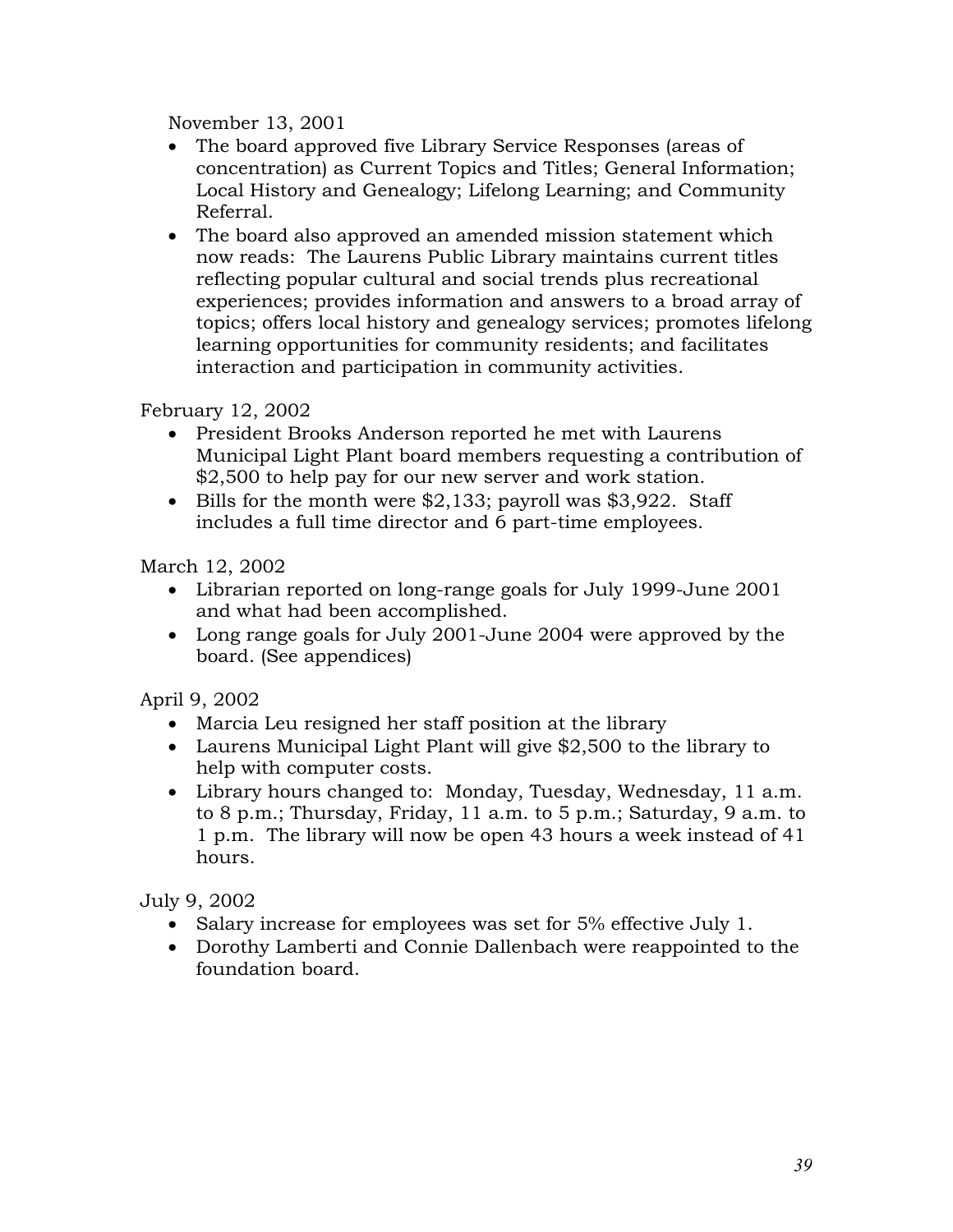October 8, 2002

- The board accepted a proposal from Bouska Electric to upgrade the outside security lights to a photocell system.
- September circulation was 2805; there were 10 programs for children with an attendance of 137; computer users for month were 45.

December 10, 2002

- Brooks Anderson announced that he would not accept another term. Kristy Mather and Jeanette Korrect will stay on if reappointed by the mayor.
- Library received a grant of \$11,620 from the Gates Foundation to be used in the purchase of two new desktop computers for patron use and one computer server.

January 14, 2003

- Fred Johnson was appointed to Library Foundation Board to replace Brooks Anderson.
- New officers are Mary Ann Orr, President; Russell Thumma, Vice-President; and Jeanette Korrect, Secretary.

March 11, 2003

- The digital camera use policy was approved by the board.
- The library will join the Laurens Chamber of Commerce as an associate member.
- Bills for the month totaled \$2,760, excluding payroll.

June 10, 2003

• Sandi gave the library report. The summer reading program has started; months of May, June, and July 2004 have been set for the observance of the 100th anniversary of the library.

July 8, 2003

- Library has filed all the required state reports for last fiscal year.
- Children's books were ordered for the Libri Foundation Grant.
- Director was authorized to obtain an estimate for new carpet.
- Brooks Anderson, Fred Johnson, and Amber Evans were appointed to the foundation board.

August 12, 2003

- Library received accreditation from the state for the next three years.
- Carpet samples are still being reviewed.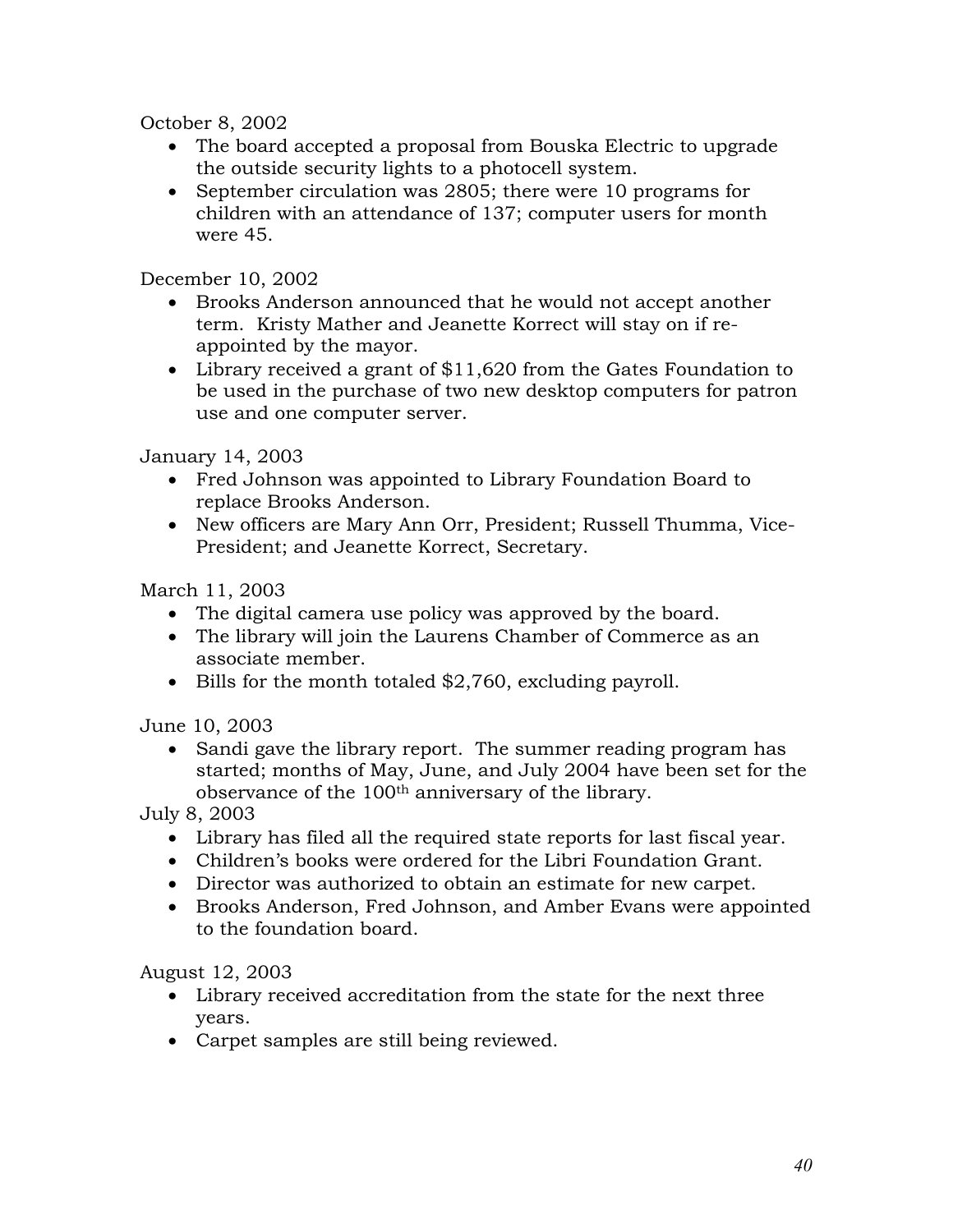October 14, 2003

- The new Gates computers are installed.
- Once again the library and Chamber of Commerce will sponsor a magician for Halloween night.
- A new book on Carnegie libraries in Iowa has been published. Our Carnegie library picture is included in the book.

December 9, 2003

- The foundation fund raiser was a success. About 200 people attended the pancake supper. The donations received that night were \$2053 and \$475 has been received in the mail. The total book sale for Hill Avenue Books was \$1270. In return the library received 21 books valued at \$256.
- November stats: total circulation 2251, a decrease of 447 from last November stats. Over 500 people attended 17 programs held at the library. This included the foundation fund raiser.
- Sealed bids were opened for supplying and installing new carpet in the library. The low bid was J H Design, \$23.75 per square yard.

March 9, 2004

- Library will be closed March 10-17 to install new carpet. We have good volunteer response. The library will supply donuts and coffee for their efforts.
- Library report stated "…no impending cuts from Pocahontas County funding for county libraries next year". We should remain at \$7200.
- Library received the following state funding: 75% of our Open Access/Access Plus funding (\$750); the remainder (\$250) in April. We received 40% of Infrastructure funds (\$350); the remainder (\$530) also in April.

April 13, 2004

- Library report stated "Over 60 different individuals appeared at the library to help move, (ages 7-80)". About 525 man hours were contributed in 7 days. The library reopened as scheduled on Thursday, March 18.
- Sixteen visits by students are scheduled for this month: KWAALS (8th grade TAG) on Thursday and Fridays; Early Childhood, 2 sections; 2<sup>nd</sup>, 3<sup>rd</sup>, and 5<sup>th</sup> Brown Bags.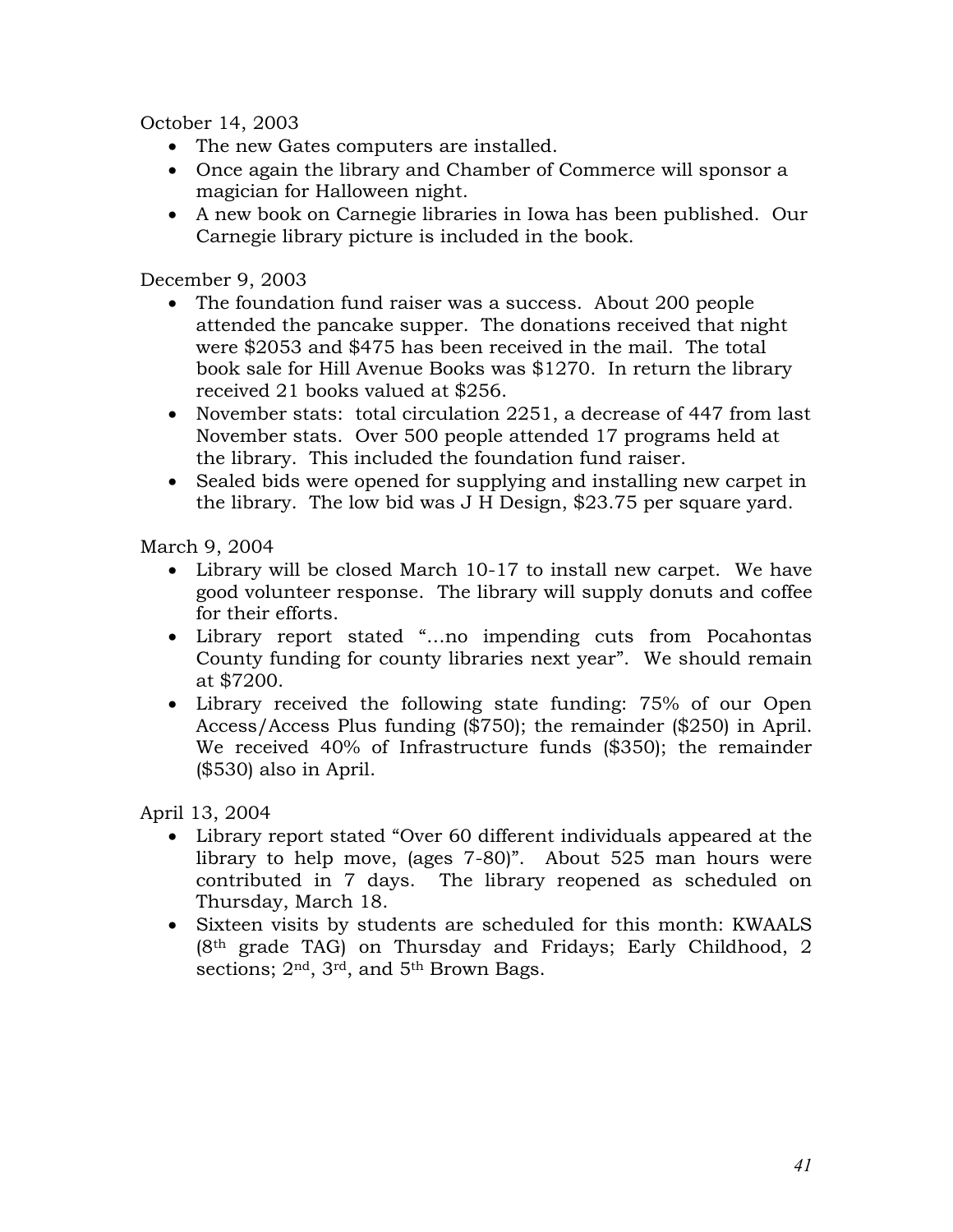## June 8, 2004

- Plans are underway to celebrate the centennial of the Laurens Public Library, June 15-July 31. The theme is "A Century of Books and More @ your library." Special letterhead stationery has been designed for use during the 6-week celebration. Activities include programs, weekly door prizes, displays, free note pads, and a "pop" quiz—get all the answers right to a library services quiz and receive a can of pop.
- Terms of use for the Internet were also discussed and it was decided to allow clients' use of e-mail. One reason for this change of policy was the new security features of the Gates Foundation computers.

July 13, 2004

- It was moved and seconded that we create a new staff position, Computer Technician.
- Gerald McDaniel is retiring from his electrical service business (he volunteered his electrical services to the library for many years.) A book will be placed in the library in his honor.

August 10, 2004

- Board approved a new salary schedule for 2004-2005. Total payroll budget set at \$52,500, including director's salary of \$22,500.
- Library received \$5,000 from the estate of Byron Aschenbrenner, with an additional gift forthcoming.
- Board authorized library director to get a credit card for the library.
- Goals and Objectives for June 2001-2004 were reviewed. (See Appendices)
- New Goals and Objectives for 2004-2007 were adopted; library Service Responses and Mission Statement were approved with no changes. (See Appendices)

December 14, 2004

- Library director is authorized to establish a procedure limiting cell phone use in the library.
- The library now has a Large Print Loan program in which we are lending large print books (25 at a time) to other area libraries.
- Library will be closed December 24, 25, 31, and January 1.

February 21, 2005 Special Meeting)

 Board accepted bid of \$2,895 to install automatic doors in the library.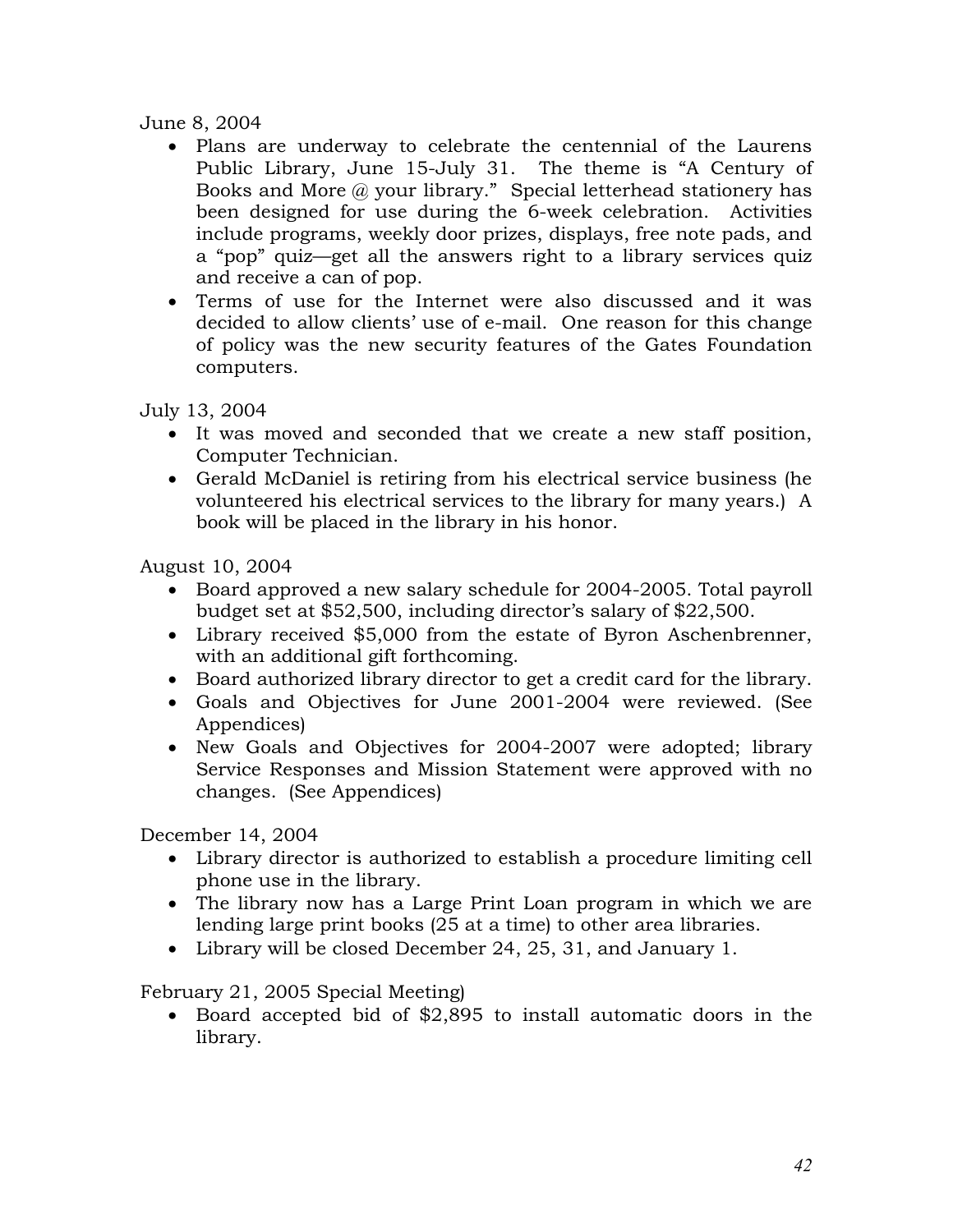June 14, 2005

- Summer Reading program well underway—Dragons, Dreams, and Daring Deeds.
- Staff salaries will be raised 4% for next fiscal year, same percentage raise as City of Laurens employees.

July 12, 2005

- The new web page is up and running: laurenspubliclibrary.com.
- The new pre-school outreach program was announced to the board. We will have 9 "theme" tubs that will travel to six private day care centers starting in September. These tubs will include books, videos, activities, and toys and will be delivered monthly by the children's director, Carol Hoffman.
- Four highway directional signs to the library will be installed by Pocahontas County road department on county roads, and two signs will be installed by the DOT on Highway 10.
- Library Foundation received \$22,000 from Barney Aschennbrenner Estate to be used to benefit library.

September 13, 2005

- Library report stated that the upcoming MetaBank Charity Cookout is planned for September 20, with proceeds to go to the library. Consensus of the board members was that we will contribute those funds to library recovery in the (Katrina) hurricane disaster area of the Gulf Coast.
- Statistics were August 2005—total circulation, 2663; acquired materials, 115; withdrawn materials for a year, 1093; computer users for the month, 174.

October 11, 2005

- Programming in October includes: Classical guitarist, Peter Fletcher, October 17, "Fall Classical Cornucopia." This is sponsored by the Laurens Public Library Foundation. Brad Olsen, pharmacist at Ressler Drug, will give two programs on Medicare Plan D prescription drug insurance plan. Magician Larry Dunbar will be at the library on October 31 for Halloween.
- "Smartest Card In Your Wallet" campaign to sign up new patrons was held during September. Patrons were asked to sign-up for a new library card, or simply update their information. We had 175 patrons participate.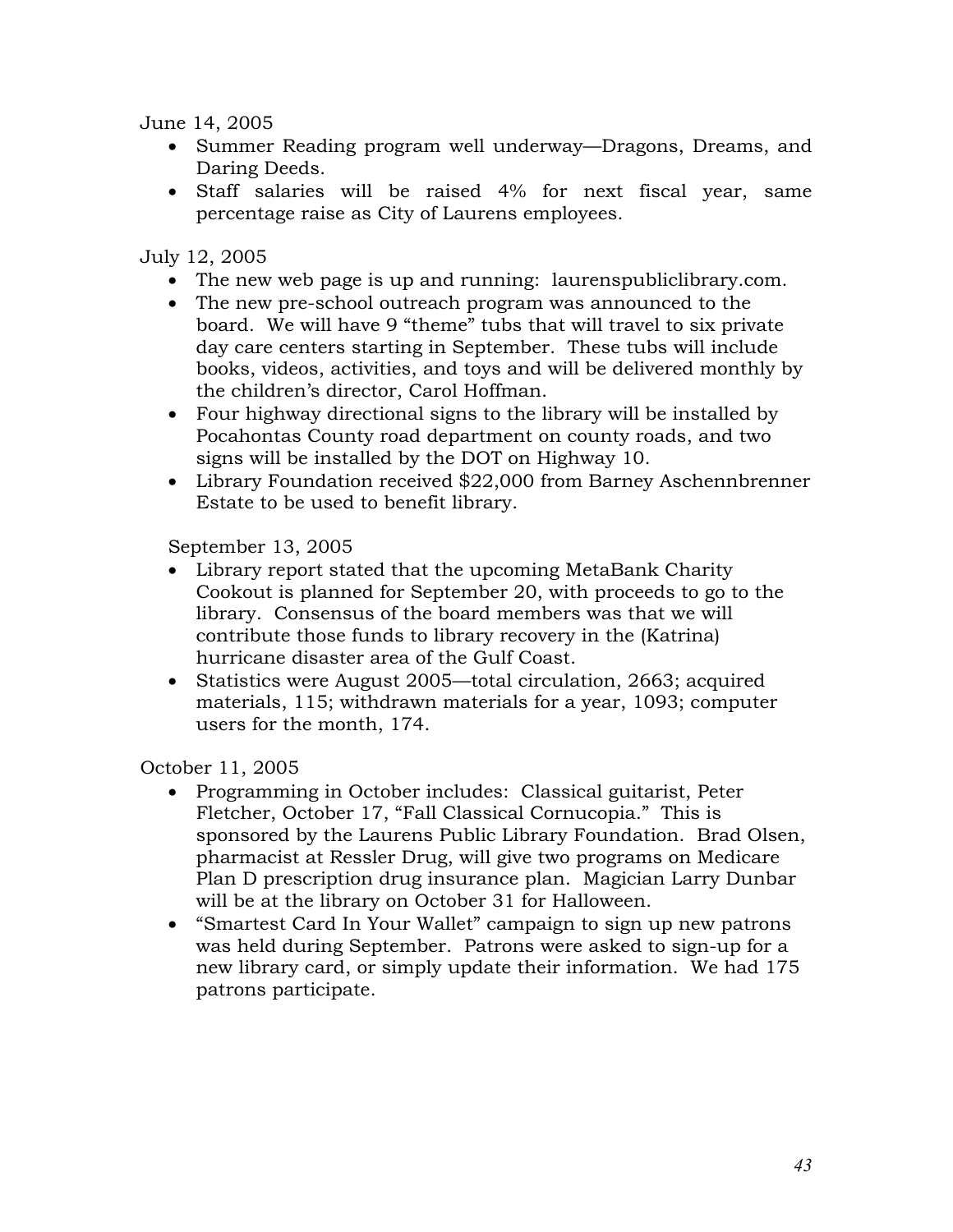November 14, 2005

- Two new Windows XP computers were installed in the library both for staff use.
- Review of report from State Library of Iowa on "Library Funding" Disparities" comparing city/county funding for all libraries in Iowa. Conclusion was that our library is supported very well by Laurens city funding, but below average on county funding.
- Approved to have Nancy Meyerink in Pocahontas recover six large library chairs at a cost not to exceed \$2100. Interior painting to be done by board members, staff, and Dean Mather shortly after Christmas.

January 18, 2006 (Special Meeting)

 The Laurens Public Library Board of Trustees offered a contract to Glenda Mulder to fill the co-director position. This will be a training position for Glenda to possibly fill the director's position in July when Sandi Neary retires. She will begin as co-director on March 1, 2006

March 14, 2006

- Librarian report stated that the revised Patriot Act will not include the "search without cause" provision for libraries. A court order will now be needed as in previous years.
- March bills totaled \$4253.13. This amount included \$681 in farm property taxes, \$600 repair to heat pumps; and \$1360 in materials purchase. Salaries average \$4400 per month.

April 12, 2006

- Board president Mary Ann Orr resigned her office due to health concerns, but will stay on as a board member.
- Russell Thumma was elected president.
- Board member Amber Evans resigned from the board.

May 9, 2006

- Jane Christensen was welcomed as a new board member to replace Amber Evans.
- Jan Hersom was appointed to the library foundation board to replace Amber Evans.

June 13, 2006

- Sandi Neary submitted her resignation as library director effective June 30, 2006. Retirement party will be June 29 from 4-6 p.m.
- Glenda has completed her PLM1 (Public Library Management 1) class. The PLM2 class will be this fall. She will assume director duties on July 1, 2006.